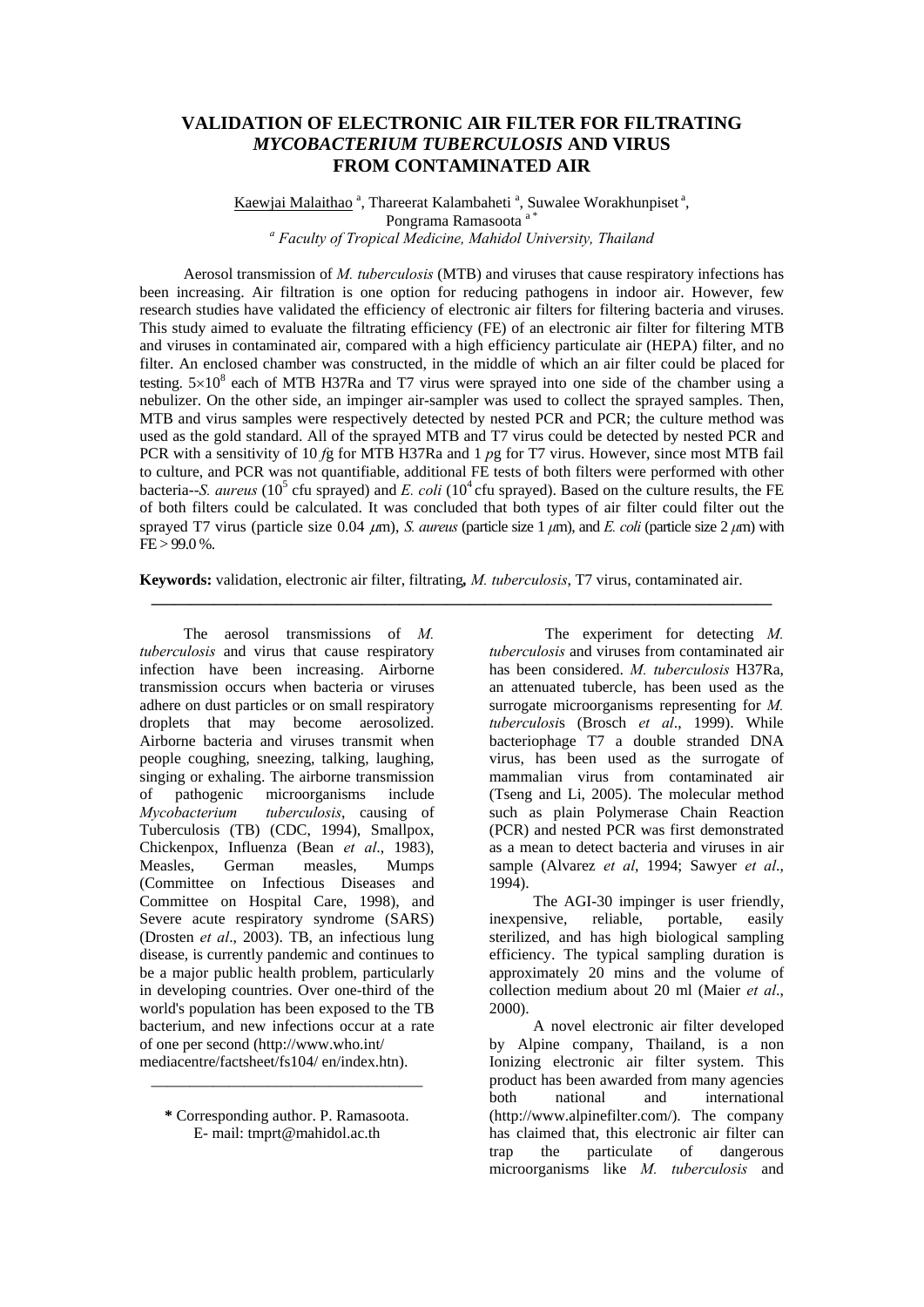viruses from the air, however no study has been performed to validate this product.

This study aimed to validate the efficiency of a novel electronic air filter, a non ionizing electronic air filter system developed by Alpine company, on filtrating *M. tuberculosis* and T7 virus from indoor air. The result of this study would be useful for the consumer in the decision to purchase the appropriate air filter system for protecting their health.

# **MATERIALS AND METHODS**

#### **1. Experimental chamber model for electronic air filter validation**

 An experimental chamber model was set for electronic air filter validation, by using *M. tuberculosis* H37Ra and T7 virus as surrogate microorganisms for *M. tuberculosis* and virus, respectively. The performance of electronic air filter in filtering the microorganisms was compared with that of commonly used of HEPA filter. All steps of operation were performed in closed system, in that the model was placed in biosafety cabinet type II (Molten Maxisafe 2000 Model 1-2, Denmark) (Figure 1). The chamber model was constructed using 1 cm thick transparency plastic board, to make chamber box with 28 cm widths, 36 cm lengths and 36 cm heights. The air inlet was flowed from one end of the experimental chamber, pass through the tested filter at the center, and the air outlet was collected from place at the other end. The input air was sprayed using nebulizer (model Aerofamily, Italy), and flowed through the filter. The air outlet at the other end of the chamber contained the built in electric fan, which could suck the input air pass through the filter to the other side of chamber to the air outlet. The air outlet was connected with modified air impinger which further connected with vaccuum air pump.

## **2. Preparation of inoculums of** *M. tuberculosis* **H37Ra**

*M. tuberculosis* H37Ra (non human pathogenic strain) was used as the surrogate for human pathogenic *M. tuberculosis* strain. A

loopful colony of *M. tuberculosis* H37Ra was grown in 15 ml Middlebrook 7H9 medium at 37 ºC for 7 days, and further adjusted the cell number to 10<sup>8</sup> cells/ml.

#### **3. Preparation of inoculums of T7 bacteriophage 3.1 Amplification and preparation bacteriophage T7 lysate**

 Bacteriophage T7 was amplified by infection of high titer phage lysis to the *E. coli* BL21 culture. First 50 ml of Lubria-Bertani (LB) broth in 250 ml erlenmeyer flask was inoculated with single colony of *E. coli* BL21 and then shaked at 250 rpm over night at 37 ºC. After that, this overnight culture was diluted in 50 ml LB broth (1:100 dilution) and shaked at 37 ºC until Optical Density at 600 nm (OD600) reach 0.6-0.8. When *E. coli* grew into log phase, the culture was infected with 5  $\mu$  of high titer phage lysate and shake at 37 ºC until lysis. The T7 lysis was recognized by "clearing" of the culture, strings of cell, and then swirl to mix. The infected culture was centrifuged at 7,000 rpm for 15 mins. The supernatant was transferred to a new 50-ml centrifuged tube. Amount of phage in the supernatant was checked using phage titration method.

#### **3.2 Titration of T7 phage lysate**

The 100 fold serial dilution was performed in 1,000  $\mu$ l volume. The T7 phage dilution was prepared by this mean to obtain all dilutions covered  $10^{-2}$ ,  $10^{-4}$ ,  $10^{-6}$ ,  $10^{-7}$  $7$ ,  $10^{-8}$ ,  $10^{-9}$ , and  $10^{-10}$ . One hundred microlitre of each dilution was added to 300 μl overnight culture of *E. coli* BL21. This BL21-T7 mixture was incubated at room temperature for 15 mins. After that, this infected *E. coli* was added to 3 ml LB-Top agar in 10 ml test tube and mixed by vortexing. The mixture was poured onto prewarmed  $(37 \degree C)$  LB agar plate. After the agar harden, the plate was turned and incubated at 37 °C for 3 hrs to observe the clear plaque. The numbers of plaque in each plate were counted and further calculated using the following formulae; Number of plaque  $\times$  dilution series  $\times$  $100 = \text{pfu/ml}.$ 

#### **4. Air sampling and detection**

 Five milliliters each of *M. tuberculosis* H37Ra  $(10^8 \text{ cells/m})$  inoculum, and inoculums of T7 phage  $(10^8 \text{ cells/m})$ pfu/ ml), were respectively sprayed using nebulizer (model Aerofamily, Italy), for 30 mins. The electric fan at the outlet end of the chamber sucked the sprayed air pass through the filter to the other side of



Figure 1. A laboratory setting for electronic air filter validation

chamber to the outlet. This outlet was connected with modified air impinger that

further connected with vacuum air pump (with flow rate at 40 L/min). The collecting air sample was trapped in distilled water in the impinger (20 ml for *M. tuberculosis*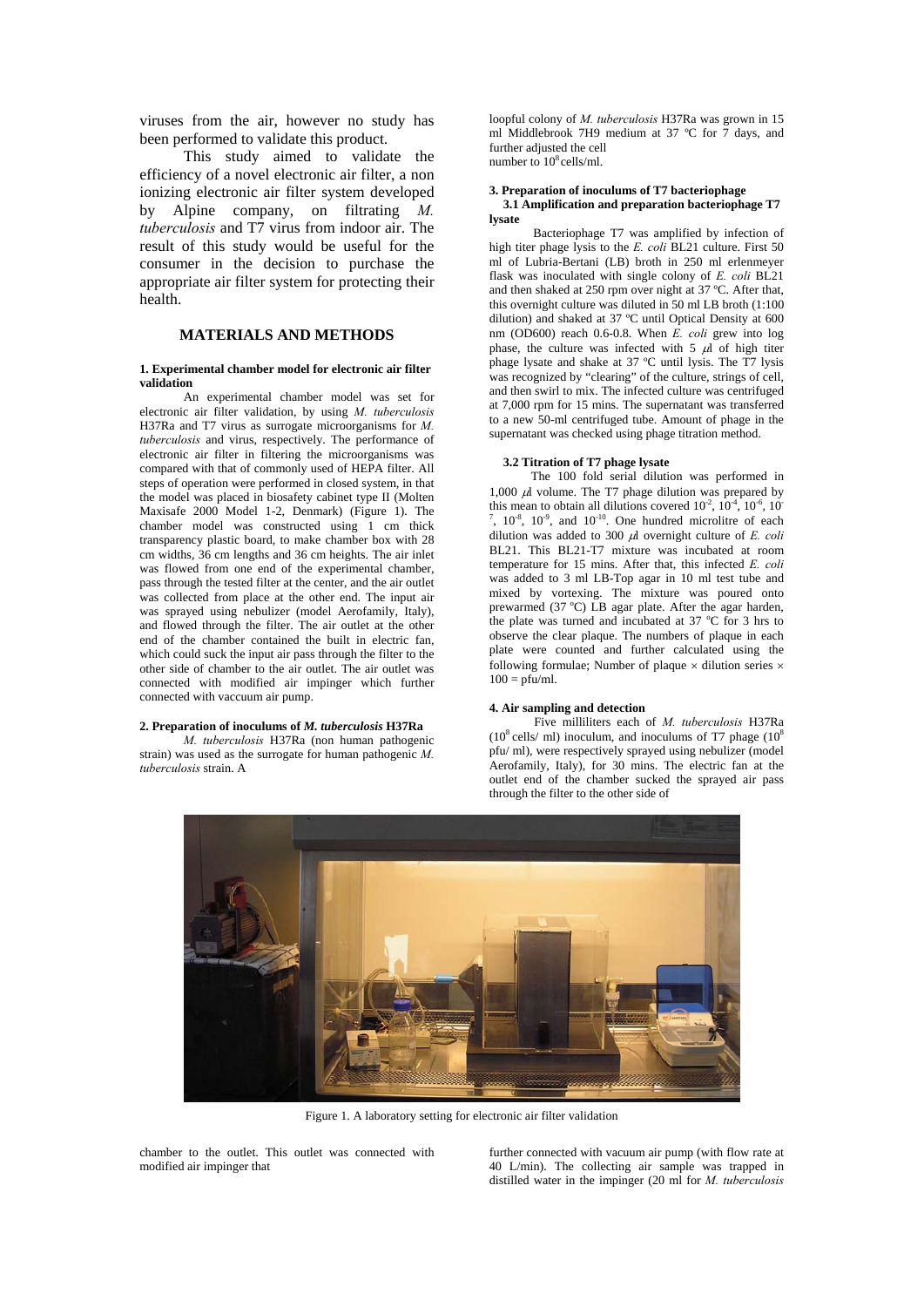H37Ra, and 35 ml for T7 bacteriophage (virus)). The collected bioaerosol samples trapped in distilled water of the impinger were further tested.

#### **5.** *Mycobacterium tuberculosis* **H37Ra detection 5.1 DNA preparation**

DNA of *M. tuberculosis* H37Ra was prepared from 20 ml of bioaerosol collected water in impinger air sample. The 20 ml of sample was filtered through  $0.2 \mu m$ membrane filter (Isopore<sup>TM</sup>, Ireland), using 25 ml syringe, then the cell pellet was rinsed with 800  $\mu$ l of PBS, then 400μl was used for spread plate on Middlebrook 7H10 agar, and the other 400  $\mu$ l was used for DNA extraction. Four-hundred microlitre of cell suspension was heated at 80 °C for 20 mins, to kill the cells. Fifty microlitres of lytic enzyme was added, and then incubated at 37°C overnight. After that, 75  $\mu$ l of Proteinase K solution (5  $\mu$ l Proteinase K and 70  $\mu$ l of 10% SDS) was added and heat the sample at 65°C for 10 mins. One hundred microlitres of 5M NaCl and 100μl prewarmed CTAB/NaCl were added, and incubated at 65 °C for 10 mins. Then, 800  $\mu$ l of Chloroform/Isoamyl alcohol (24:1) was added, mixed well and centrifuged at 14,000 rpm for 15 mins. The upper aqueous phase was transferred into a new  $1.5 \text{ ml}$ <br>microcentrifuge tube and  $800 \text{ ul}$  of microcentrifuge tube and  $800 \mu l$  of Phenol/Chloroform/Isoamyl alcohol (25:24:1) was added, mixed well and centrifuged at 14,000 rpm for 15 mins. After that, transferred supernatant into a new tube and added 450  $\mu$ l of isopropanol, and then placed at -20 °C for 2-3 hrs or overnight. After that, the DNA pellet was spin down by centrifugation at 14,000 rpm for 15 mins. The supernatant was discarded. The pellet was washed with 1 ml of cold 70% ethanol, and centrifuged at 14,000 rpm for 15 mins. Air dried the pellet at room temperature for 15-30 mins, and then resuspended with  $20\mu$ l of milliQ water and stored at -20 °C until used.

#### **5.2 Detection of** *M. tuberculosis* **by nested PCR**

For *M. tuberculosis* detection from collected impinger air samples, nested PCR were performed. By this technique, two pairs of primer were used (outer and inner primer). For outer primers (rpoB-f and rpoB-r), this pair of primers was obtained from Kremer *et al*., 1997. This pair of primer was specific for *Mycobacterium* spp. and generated a 435 bp PCR product. For second PCR cycle (nested PCR), the forward primer of this second PCR cycle (nested PCR) was designed by using Primer 3 software (http://www.genome. wi.mit. edu/cgi-bin/primer/ primer3 www.cgi)

and analyzed by oligoanalyzer software. The reverse primer was obtained from Kim *et al*., 2001. The primers of the nested PCR were in the following sequences; rpoB-f (5′-TGG TCC GCT TGC ACG AGG GTC AGA-3′), rpoB-r (5′-CTC AGG GGT TTC GAT CGG GCA CAT-3′), rpoB-7 (5′-GAT CAC ACC GCA GAC GTT GA-3′) and TB-8 (5′-TGC ACG TCG CGG ACC TCC A-3′), respectively, that generate 195 bp of PCR product. Both of PCR reaction were performed in a final volume of 25 *µ*l that comprised of 0.2  $\mu$ M of each primer, 0.4 mM dNTP (dATP, dCTP, dGTP, dTTP), 0.5 U of Hot start *Taq* polymerase (QIAgen, USA) and PCR buffer (1.5 mM MgCl2, Tris-Cl, KCl, (NH4)2SO4).

 The reactants were put in thermal cycler with a touchdown 6 steps program using the following scheme. First PCR cycle with primer rpoB-f and rpoB-r; Denaturation at 95 °C 15 mins. 95 °C 1 min., 72 °C 1 min., 72 °C 1 min., 2 cycles. 95 °C 1 min., 71 °C 1 min., 72 °C 1 min., 2 cycles. 95 °C 1 min., 70 °C 1 min., 72 °C 1 min., 2 cycles. 95 °C 1 min., 69 °C 1 min., 72 °C 1 min., 25 cycles. Final extension at 72 °C for 7 mins. Second PCR cycle with primer rpoB-7 and TB-8; Denaturation at 95 °C 15 mins. 95 °C 30 sec., 69 °C 30 sec., 72 °C 30 sec., 2 cycles. 95 °C 30 sec., 68 °C 30 sec., 72 °C 30 sec ., 2 cycles. 95 °C 30 sec., 67 °C 30 sec., 72 °C 30 sec., 2

cycles. 95 °C 30 sec., 66 °C 1 min., 72 °C 30 sec., 30 cycles. Final extension at 72 °C for 7 mins.

## **5.3 Detection of the amplified products by gel electrophoresis**

Ten μl of each amplified PCR products were stained with the gel star (BMA, Rockband, ME, USA) for 15 mins and mixed with loading dye (0.25% Bromophenol blue, 0.25% xylene cyanol FF, 30% glycerol) before loading into 1.7% agarose gel (Seakem® LE agarose, Rockland, ME, USA). The electrophoresis was performed in 0.5×TBE buffer for 40 mins at 100 volt at room temperature. The gel was visualized using Dark Reader Transiluminator (Model DR-45M, BMA, Rockland, ME, USA) and photographed with a digital camera. The positive control, and negative control were always loaded to every gels. The presence of a band of expected size was identified by comparison with the Gene Ruler 100 bp DNA ladder plus molecular size marker (Fermentas, USA).

### **5.4** *M. tuberculosis* **H37Ra culture as gold standard**

After concentrating the particles of *M. tuberculosis* H37Ra from impinger water sample, 400 *µ*l of resuspended sample was used for culturing. The resuspended sample was spread  $100 \mu l$  each on four Middlebrook 7H10 agar plates, and incubated at 35-37 ºC for three week. After that colonies *M. tuberculosis* H37Ra were counted.

#### **5.5 Evaluation the efficiency of electronic air filter**

To validate the efficiency of electronic air filter for filtrating *M. tuberculosis* H37Ra from contaminated air, the experiment using the HEPA air filter and without air filter were performed by the same procedure in comparison to electronic air filter as mention in material and methods number 5.1-5.4.

#### **5.6 Data analysis**

Filtrating efficiency of each filter was calculated based on number of cultured *M. tuberculosis* that passed tested filter, as follow;

 $(5\times10^8$  - number of MTB that pass through filter)  $\times 100$ divide by  $5{\times}10^8$ 

#### **6. T7 bacteriophage detection 6.1 DNA extraction**

DNA of T7 was prepared from 35 ml of bioaerosols collected water in impinger air sample. The sterile water was gradually added to 3 ml of 5M NaCl and 6 ml of 50% Polyethylene glycol 8000 (PEG 8000), and mixed, then placed on ice for 30 mins. After that, it was subjected to centrifuge at 7,000 rpm for 20 mins, and carefully discarded supernatant. The phage pellet was resuspended with 400  $\mu$ l (200  $\mu$ l was used for plaque count on LB-TOP agar, and  $200 \mu l$  was used for DNA extraction) phage supernatant buffer (1 M NaCl, 10 mM Tris-Cl, pH 8.0, 1 mM EDTA), then two hundred microliters of phage pellet was added 10 volumes of 10 mM EDTA, pH 8.0, and heat at 65 ºC for 10 mins, and allowed to cool to room temperature. Centrifugation at 14,000 rpm for 10 mins, then transferred the supernatant into a new eppendrof. After that 2.5 volumes of 100% ethanol was added, place at -20 ºC for 20 mins, and centrifuged at 14,000 rpm for 10 mins. The supernatant was removed, and the pellet was rinsed with 1 ml of 70% ethanol, then centrifugation at 14,000 rpm for 10 mins. The supernatant was removed, air dried the pellet at room temperature for 15-30 mins, and then resuspended with  $20 \mu$  of Tris-HCl (pH 8.5) and stored at -20 °C until used.

#### **6.2 Detection of T7 by PCR**

A PCR technique for amplification of the 10B capsid protein gene of bacteriophage T7 was generated a 133 bp product, using primers T7 select up (5′-AGC TGT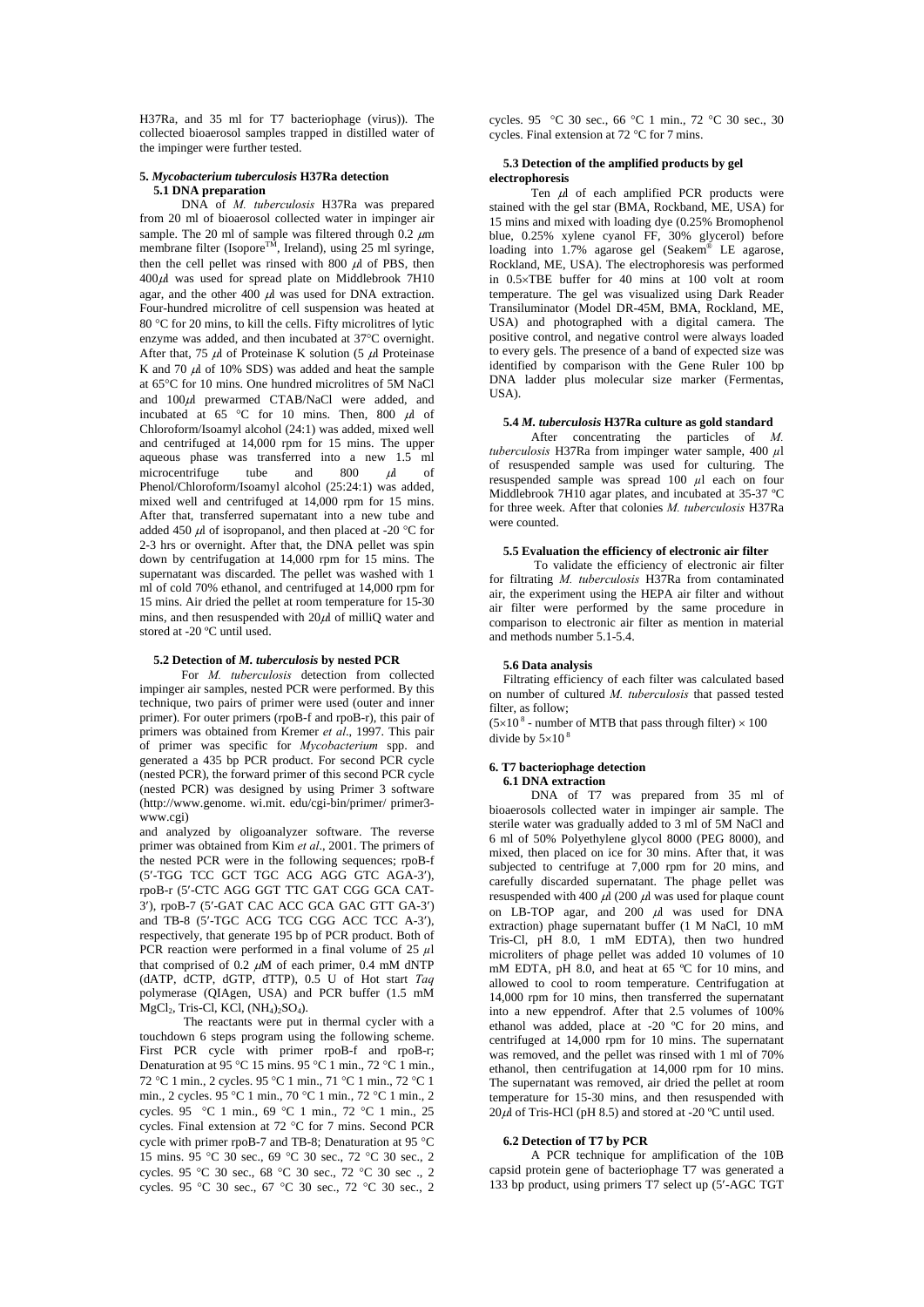CGT ATT CCA GTC A-3′) and down (5′-ACC CCT CAA GAC CCG TTT A-3′) (T7 select System Manual, Novagen Incorporated, 2002). PCR reaction was performed in a final volume of 25  $\mu$ l that comprised of 0.5  $\mu$ M of each primers, 0.5 mM dNTP (dATP, dCTP, dGTP, dTTP), 1 U of *Taq* polymerase (RBC Bioscience) and PCR buffer (1.5 mM  $MgCl<sub>2</sub>$ , Tris-Cl, KCl,  $(NH<sub>4</sub>)<sub>2</sub>SO<sub>4</sub>)$ ). The reactants were put in thermal cycler using the following scheme. Predenaturation at 94 °C, 2 mins. Denaturation 94 °C, 20 sec**.**  Annealing 50 °C, 20 sec**.** Extention 72 °C, 45 sec**.** Final extension at 72 °C, 7 mins. Total 35 cycles**.** 

## **6.3 Detection of the amplified products by gel electrophoresis**

 Procedure was performed as same as described in material and method (5.3).

#### **6.4 T7 bacteriophage plaque count as gold standard**

T7 phage from air sampling was counted for plaque forming on LB-Top agar plate. After concentrating the particles of T7 phage from each bioaerosols collected water sample, the particles were resuspended with 400  $\mu$ l of phage supernatant buffer (1 M NaCl, 10 mM Tris-Cl, pH 8.0, 1 mM EDTA). Two hundred microliters of resuspended pellet was added to 300 μl overnight culture of *E. coli* BL21. This BL21-T7 was incubated at room temperature for 15 mins. After that, this infected *E. coli* were added to 3 ml LB-Top agar in 10 ml test tube and mixed by vortexing. The mixture was poured onto prewarmed (37°C) LB agar plate. After the agar hardens, the plate were turned and incubated at  $37^{\circ}$ C for 3 hrs to observe the clear plaque, and the numbers of plaque in each plate were counted.

# **6.5 Evaluation the efficiency of electronic air filter**

To validate the efficiency of the electronic air filter for filtrating T7 virus from contaminated air, the experiment using the HEPA air filter and without air filter were performed by the same procedure as electronic air filter as mention in material and methods number 6.1- 6.4.

## **6.6 Data analysis**

 Filtrating efficiency of each filter was calculated based on number of T7 plaque that passed tested filter, as follow;  $(5\times10^8$  - number of T7 plaque that pass through filter)  $\times$  100 divide by  $5\times10^8$ 

#### **Sample design and sample size**

Thirty times each of bio-aerosols sampling experiment were performed for validation of electronic air filter, HEPA air filter and without air filter, respectively.

# **7. Validation of electronic air filter for filtrating other bacteria;** *Staphylococcus aureus* **and** *Escherichia coli*

Since the experiment to validate an efficient of electronic air filter in filtrating *M. tuberculosis* H37Ra could not make conclusive proof, as *M. tuberculosis* was fastidious to grow, even in control experiment without membrane filter, the other microorgamnisms including *Staphylococcus aureus* (gram positive cocci, size 1 *μ*m in diameter) and *Escherichia coli* (gram negative, size 2 *μ*m in long and 0.5 *μ*m in diameter) were thus performed for validation the efficiency of electronic air filter. The methods were performed as follow.

#### **7.1 Experimental chamber model for electronic air filter validation**

An experimental chamber model (Figure 1) was set for electronic air filter validation, by using *S. aureus* and *E. coli*, respectively. The experimental chamber model performed as same as described in material and method (1).

**7.2 Preparation of inoculums of** *S. aureus* **and** *E***.** *coli*

*S. aureus* was cultured on Tryptic soy agar while *E*. *coli* was cultured on MacConKey agar plate, respectively. The single colony from the overnight culture plate was inoculated into 5 ml of Tryptic soy broth, and then shaking overnight at 35-37 °C. The 10 fold serial dilution was performed in 1,000  $\mu$ l volume. One hundred microliter of overnight inoculum was added to the 900  $\mu$ l  $0.85\%$  NSS  $(10^{-1})$ , and serial transfer was performed to obtain all dilution covered  $10^{-1}$ ,  $10^{-2}$ ,  $10^{-3}$ ,  $10^{-4}$ ,  $10^{-5}$ ,  $10^{-6}$ , and  $10^{-7}$ . A serial dilution series of bacterial strains was prepared. One hundred microliter of *S. aureus* or *E. coli* of each dilution was spreading on Tryptic soy agar or MacConKey agar plate and then incubated overnight at 35-37 ºC. The number of colonies was counted and further calculated using the following formulae; Number of colony  $\times$  dilution series  $\times$  10 = cfu/ml

The overnight culture (approximately  $10^9$  cfu/ml) of *S. aureus* and *E. coli* were prepared to 10<sup>5</sup> cfu/ml and  $10<sup>4</sup>$  cfu/ml, respectively. Five hundred microlitres of overnight culture was added into 4.5 ml of 0.85% NSS  $(10<sup>8</sup>)$ , and mixed by vortexing. The inoculum dilutions were prepared by this mean to obtain dilution until  $10<sup>5</sup>$ cfu/ml for *S*. *aureus* and 104 cfu/ml for *E. coli*.

#### **7.3. Air sampling and detection of** *S***.** *aureus* **and** *E. coli*

The inoculum of *S. aureus*  $(10^5 \text{ cftl/ml})$  and *E. coli* (10<sup>4</sup> cfu/ml) were individually sprayed using nebulizer (model Aerofamily, Italy), for 30 mins. The electric fan at the outlet end of the chamber sucked the sprayed air pass through the filter to the other side of chamber to the outlet. This outlet was connected with modified air impinger that further connected with vacuum air pump (with flow rate at 40 L/min). The collecting air sample was trapped in 30 ml of 0.85% NSS in the impinger. The collected bioaerosol sample trapped in 0.85% NSS of the impinger, were further for colony counted.

#### **7.4** *S. aureus* **and** *E. coli* **preparation**

 The cells of *S. aureus* and *E. coli* were prepared from 30 ml of bioaerosols collected water in impinger air sample. The 30 ml of sample was filtered through  $0.2 \mu m$ membrane filter (Isopore<sup>TM</sup>, Ireland), using 25 ml syringe, then the cell pellet was rinsed with  $1,000 \mu$  of PBS and mixed well.

#### **7.5** *S. aureus* **and** *E. coli* **culture as gold standard**

After concentrating the particles of *S. aureus* and *E. coli* from impinger water sample, 100 μl of resuspended pellet was cultured by spreading on Tryptic soy agar and MacConKey agar plate, respectively. The serial dilution was prepared by one hundred microlitre of resuspended pellet added to the 900  $\mu$ l 0.85% NSS (10<sup>-1</sup>), and mix by vortexing. Then 100  $\mu$ l of this dilution was added to 900  $\mu$ l 0.85% NSS ( $10^{-2}$ ), and mixed thoroughly. After that 100  $\mu$ of dilution  $10^{-1}$  and  $10^{-2}$  was cultured by spreading on Tryptic soy agar and MacConKey agar plate for *S. aureus* and *E. coli*, respectively. Colonies of *S. aureus* and *E. coli* were counted after incubated overnight at 35-37 ºC, and further calculated using the following formulae; Number of colony  $\times$  dilution series  $\times$  10 = cfu/ml

#### **7.6 Evaluation the efficiency of electronic air filter for filtrating** *S. aureus* **and** *E. coli*

To validate the efficiency of electronic air filter for filtrating *S. aureus* and *E. coli* from contaminated air, the experiment using the HEPA air filter and without air filter were performed by the same procedure in comparison to electronic air filter as mention in material and methods (7.1-7.5).

# **7.7 Data analysis for filtrating** *S. aureus* **and** *E. coli*

 Filtrating efficiency of each filter was calculated based on number of cultured *S. aureus* that pass through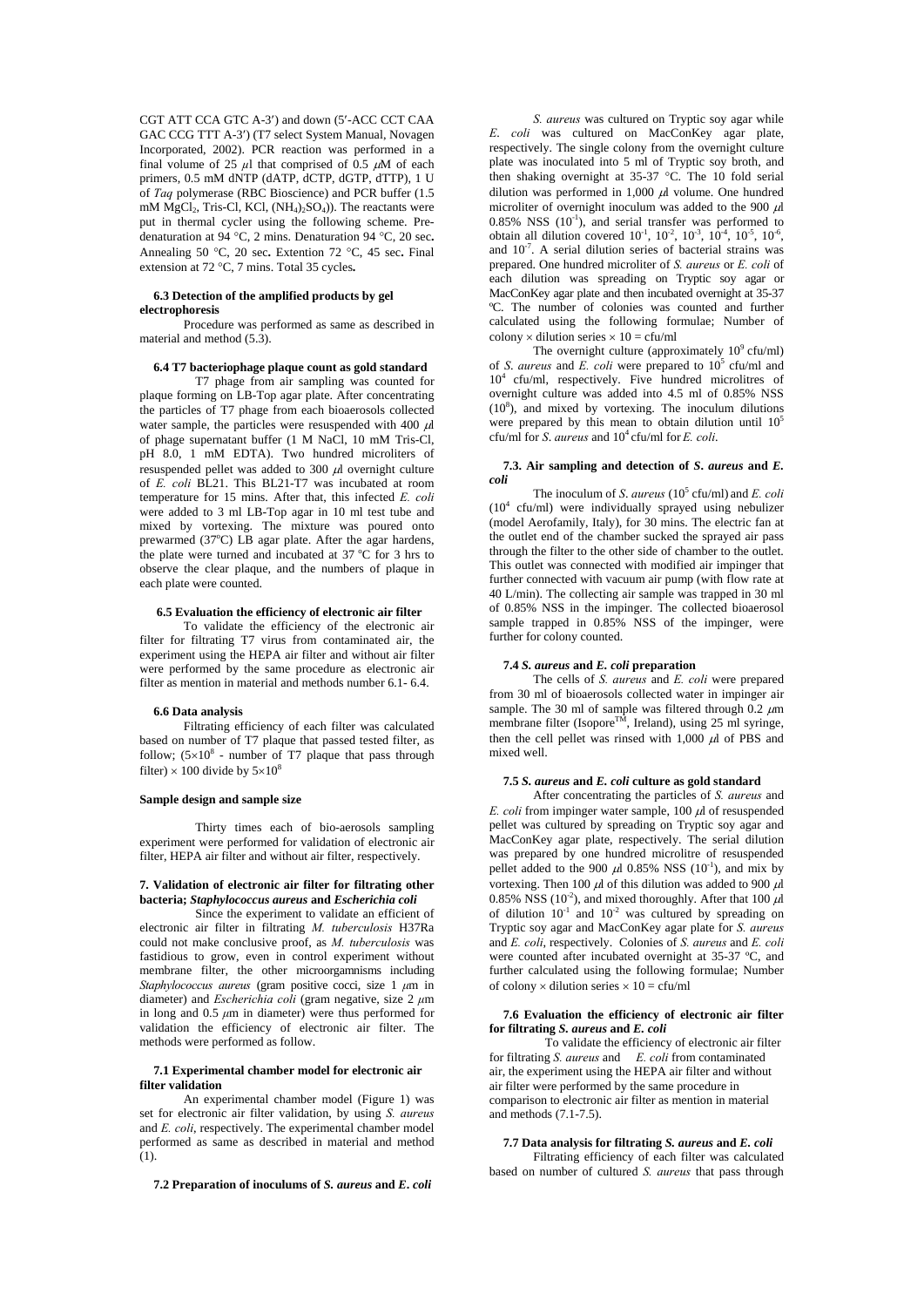tested filter, as follow;  $(10<sup>5</sup>$  - number of bacteria that pass through filter)  $\times$  100 divide by 10<sup>5</sup>

Filtrating efficiency of each filter was calculated based on number of cultured *E. coli* that pass through tested filter, as follow;  $(10<sup>4</sup>$  - number of bacteria that pass through filter)  $\times$  100 divide by 10<sup>4</sup>

## **Sample design and sample size**

Three times each of bio-aerosols sampling experiment were performed for validation of electronic air filter, HEPA air filter and without air filter for filtrating *S. aureus* and *E. coli*, respectively.

# **RESULTS**

# **1. Validation of electronic air filter for filtrating**  *M. tuberculosis* **H37Ra**.

# **1.1 Detection of** *M. tuberculosis* **by nested PCR and culture**

Thirty reproduced samples were collected from 30 spraying experiments with *M. tuberculosis* H37Ra inoculum of  $5 \times 10^8$  cells/ml as described earlier. DNAs were extracted from the air-trapped DW using conventional CTAB procedure. The detection of *M. tuberculosis* H37Ra by nested PCR was performed. *M. tuberculosis* H37Ra from air samplings were cultured on Middlebrook 7H10 agar plate. Growth of *M. tuberculosis* H37Ra colony was detected in 4 out of 30 air samples. In each of positive culture plate, there was only one colony (1 cfu) of *M. tuberculosis* H37Ra. Although, twenty six samples were negative for growth, DNA extracted from all 30 samples gave positive reaction to *M. tuberculosis*.

# **2. Evaluation the efficiency of electronic air filter for filtrating** *M. tuberculosis* **H37Ra**

Validation of the electronic air filter for filtrating *M. tuberculosis* H37Ra from contaminated air was performed in comparison to the experiments using the HEPA air filter and without air filter by the same procedure as electronic air filter.

# **2.1 Detection of** *M. tuberculosis* **by nested PCR and culture in condition with HEPA air filter**

Thirty reproduced samples were collected from 30 spraying experiments with *M. tuberculosis* H37Ra inoculum of  $5 \times 10^8$  cells/ml as described earlier. DNAs were extracted from the air-trapped DW using conventional CTAB procedure. The detection of *M. tuberculosis* H37Ra by nested PCR was performed. *M. tuberculosis* H37Ra from air samplings were cultured on Middlebrook 7H10 agar plate. Growth of *M. tuberculosis* H37Ra colony was detected in 1 out of 30 air samples, and there was only one colony (1 cfu) of *M. tuberculosis* H37Ra. Although, twenty nine samples were negative for growth, DNAs extracted from all 30 samples gave positive reaction to *M. tuberculosis*.

# **2.2 Detection of** *M. tuberculosis* **by nested PCR and culture in condition without air filter**

Thirty reproduced samples were collected from 30 spraying experiments, *M. tuberculosis*

H37Ra inoculum of  $5\times10^8$  cells/ml as described earlier. *M. tuberculosis* H37Ra from air samplings were cultured on Middlebrook 7H10 agar plate. Growth of *M. tuberculosis* H37Ra colony was detected in 5 out of 30 air samples and there was only one colony (1 cfu) of *M. tuberculosis* H37Ra. Although, twenty five samples were negative for growth, DNAs extracted from all 30 samples gave positive reaction to *M. tuberculosis*.

# **3. Sensitivity of nested PCR for** *M. tuberculosis* **H37Ra detection**

 The lowest number of *M. tuberculosis* H37Ra DNA that could be detected by nested PCR was determined. DNA of *M. tuberculosis* H37Ra at 1 *f*g, 10 *f*g, 100 *f*g, 1 *p*g, 10 *p*g, 100 *p*g, and 1 *n*g were used as templates. Using nested PCR, as lowest as 10 *f*g (equal to 2 bacill) *M. tuberculosis* H37Ra DNA could be detected.

# **4. Validation of electronic air filter for filtrating T7 virus**.

# **4.1 Detection of T7 virus by PCR and plaque count as gold standard**

 Thirty reproduced samples were collected from 30 spraying experiments, T7 virus inoculum of  $5 \times 10^8$  pfu/ml as described earlier. DNAs were extracted from the air-trapped DW using conventional heat treatment and ethanol precipitation procedure. The detection of T7 virus by PCR was performed. T7 virus from air samplings were cultured on LB agar plate. Plaques of T7 virus were detected in 30 out of 30 air samples. The average plaques of 30 samples were 328 pfu, and DNAs extracted from all 30 samples gave positive reaction to T7 virus**.** The filtrating efficiency of electronic air filter for filtrating T7 virus was shown 99.99% (data not shown).

# **5. Evaluation the efficiency of electronic air filter for filtrating T7 virus**

Validation of the electronic air filter for filtrating T7 virus from contaminated air was performed in comparison to the experiment using the HEPA air filter and without air filter by the same procedure as electronic air filter.

# **5.1 Detection of T7 virus by PCR and plaque count in condition with HEPA air filter**

 Thirty reproduced samples were collected from 30 spraying experiments, T7 virus inoculum of  $5 \times 10^8$  pfu/ml as described earlier. DNAs were extracted from the air-trapped DW using<br>conventional heat treatment and ethanol conventional heat treatment precipitation procedure. The detection of T7 virus by PCR was performed, and the results were shown in figure 12. T7 virus from air samplings were cultured on LB agar plate. Plaques of T7 virus were detected in 30 out of 30 air samples. The average plaques of 30 samples were 28 pfu, and DNAs extracted from all  $30$  samples gave positive reaction to T7 virus**.** The filtrating efficiency of HEPA air filter for filtrating T7 virus was shown 99.99% (data not shown).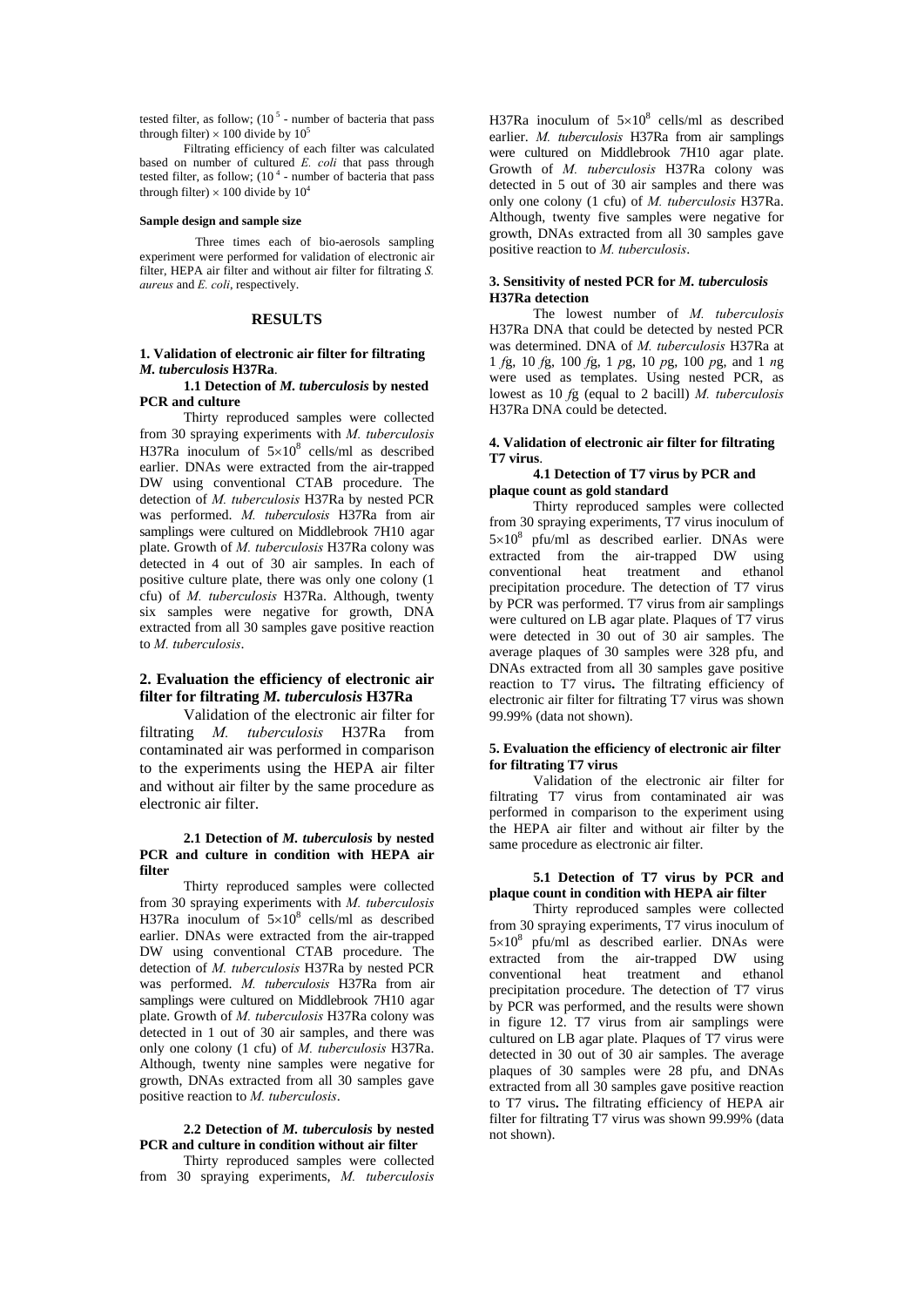

# **Figure 12. Agarose gel electrophoresis of PCR**

**EXECUTE: CONSTRANT CONSTRANT CONSTRANT CONSTRANT DETAILS (133 bp).**<br>
Lane M: DNA ladder 100 bp.<br>
Lane 1: Positive control T7virus DNA concentration 1 *pg*.<br>
Lane 2, 3, 4: Spraying T7 virus in condition without filter n

# **5.2 Detection of T7 virus by PCR and plaque count in condition without air filter**

 Thirty reproduced samples were collected from 30 spraying experiments, T7 virus inoculum of  $5 \times 10^8$  pfu/ml as described earlier. DNAs were extracted from the air-trapped DW using conventional heat treatment and ethanol precipitation procedure. The detection T7 virus by PCR was performed. T7 virus from air samplings were cultured on LB agar plate. Plaques of T7 virus were detected in all samples and were uncountable. In addition DNAs extracted from all 30 samples gave positive reaction to T7 virus**.** 



**Figure 13. Plaques of T7 bacteriophage** 

# **6. Sensitivity of PCR for T7 virus detection**  The lowest number of T7 virus DNA that

could be detected by PCR was determined.

Ten-fold serial dilution of T7 virus DNA at 1 *f*g, 10 *f*g, 100 *f*g, 1 *p*g, 10 *p*g, 100 *p*g, and 1 *n*g were used as templates. Using PCR, as lowest as 1 *p*g of T7 virus DNA could be detected.

# **7. Validation of electronic air filter for filtrating other bacteria;** *Staphylococcus aureus* **and**  *Escherichia coli*

Since the experiment to validate an efficiency of electronic air filter in filtrating *M. tuberculosis* H37Ra could not make conclusive proof, as *M. tuberculosis* was fastidious to grow, even in control experiment without filtrating membrane,the other microorganisms including *Staphylococcus aureus* (gram positive cocci, size 1 *μ*m in diameter) and *Escherichia coli* (gram negative, size  $2 \mu m$  in long and 0.5  $\mu m$  in diameter) were thus performed for validation the efficiency of electronic air filter for filtrating microorganisms contaminated in the air. In addition, the efficiency of electronic air filter were compared to the efficiency of HEPA air filter and without air filter. The results were shown as below.

# **7.1 Validation of electronic air filter for filtrating** *S. aureus*

*S. aureus* from air samplings were cultured on Tryptic soy agar plate. Colonies of *S. aureus* were detected in all three samples with the average of 97 cfu**,** and the efficiency of electronic air filter for filtrating *S. aureus* was shown in table 1.

# **7.2 Validation of HEPA air filter for filtrating** *S. aureus*

*S. aureus* from air samplings were cultured on Tryptic soy agar plate. Colonies of *S. aureus* were detected in all samples with the average of 86 cfu**,** and the filtrating efficiency of HEPA air filter for filtrating *S. aureus* was shown in table 1.

# **7.3 Detection of** *S. aureus* **by culture in condition without air filter**

*S. aureus* from air samplings in condition without air filter were cultured on Tryptic soy agar plate. Colonies of *S. aureus* were uncountable in all samples.

**Table 1. The efficiency of electronic air filter and HEPA air filter for filtrating T7 virus,** *S. aureus and E. coli* 

| <b>Sample</b>         | Electronic air filter |                                                           |                               |
|-----------------------|-----------------------|-----------------------------------------------------------|-------------------------------|
|                       | <b>Filtrate</b>       | <b>Trapping plaque count</b>                              | Filtrating efficiency $(\% )$ |
| T7 virus              |                       |                                                           |                               |
| Electronic air filter | $328$ pfu             | $(5 \times 10^8)$ - 328 = 4.99999672 $\times 10^8$ pfu    | 99.9999344                    |
| HEPA air filter       | 28 pfu                | $(5 \times 10^8)$ - 28 = 4.99999972 × 10 <sup>8</sup> pfu | 99.999944                     |
| <i>S. aureus</i>      |                       |                                                           |                               |
| Electronic air filter | 97 cfu                | $10^5 - 279 = 99,903$ cfu                                 | 99.903                        |
| HEPA air filter       | 86 cfu                | $10^5 - 86 = 99.914$ cfu                                  | 99.914                        |
| E. coli               |                       |                                                           |                               |
| Electronic air filter | 70 cfu                | $10^4 - 75 = 9,930$ cfu                                   | 99.30                         |
| HEPA air filter       | 48 cfu                | $10^4 - 48 = 9.952$ cfu                                   | 99.52                         |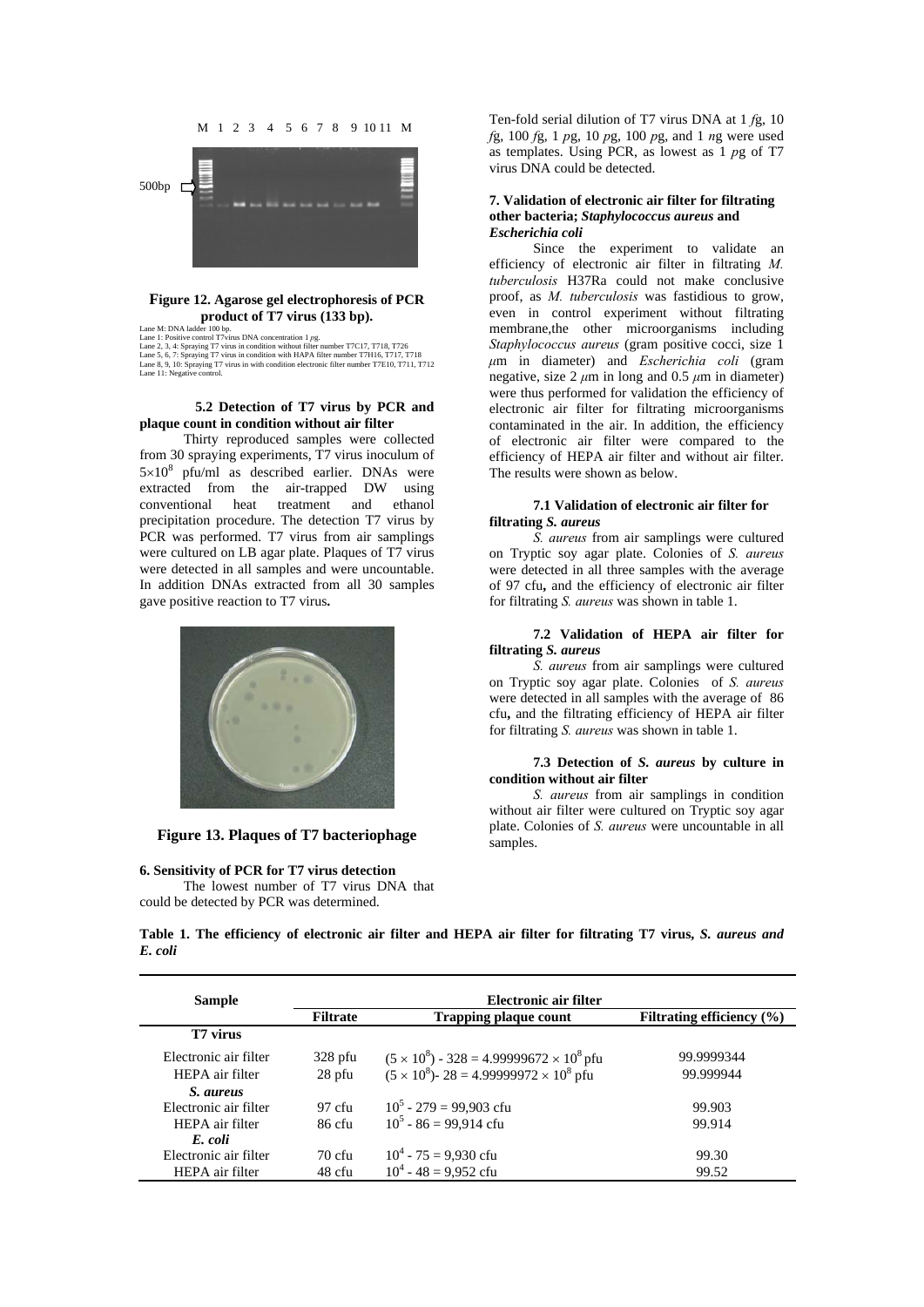# **7.4 Validation of electronic air filter for filtrating** *E. coli*

*E. coli* from air samplings were cultured on MacConkey agar plate. Colonies of *E. coli* were detected in all samples. The average colonies of all three samples were 70 cfu**,** and the efficiency of electronic air filter for filtrating *E. coli* was shown in table 1.

# **7.5 Evaluation the efficiency of electronic air filter for filtrating** *E. coli*

Validation of the electronic air filter for filtrating *E. coli* from contaminated air was performed in comparison to the experiments using the HEPA air filter and without air filter used the same procedure as electronic air filter.

# **7.6 Validation of HEPA air filter for filtrating** *E. coli*

*E. coli* from air samplings were cultured on MacConkey agar plate. Colonies of *E. coli* were detected in all samples. The average colonies of all three samples were 48 cfu**,** and the efficiency of HEPA air filter for filtrating *E. coli* was shown in table 1.

**7.7 Detection of** *E. coli* **by culture in condition without air filter**

*E. coli* from air sampling were cultured on MacConkey agar plate. Colonies of *E. coli* were uncountable in all samples.

# **DISCUSSION**

In this study, the results of T7 culture could be used for comparing the filtrating efficiency of electronic air filters, since the numbers of T7 plaque could be counted and compared with that of HEPA filter (table 8). Both electronic and HEPA air filters could filter T7 virus (particle size at  $0.04 \mu m$ ) with filtrating efficiency more than 99 % (table 1). The filtrating efficiency of electronic air filter reported in this study is higher than that of the product specification which reported 98% filtrating efficiency (www.alpinefilter.com), and also higher than that of recently validation of electronic air filter (alpine model PT 400) in filtrating *Staphylococcus epidermidis*, *Bacillus subtilis*, *Penicillium citrinum*, *Aspergillus niger* (Limmongkol *et al*, 2008). In that study, the electronic air filter could reduce aerosol *B. subtilis* from 1,600 colonies to be only 20 colonies (98.75% filtrating efficiency) within 1 hr, reduced *P. citrinum* from 1,600 to 1 colony (99.93% filtrating efficiency) within 40 mins, *S. epidermidis*  from 1,600 to 1 colony (99.93% filtrating efficiency) within 20 mins and *A. niger* from 1,600 to 1 colony (99.93% filtrating efficiency) within 40 mins (Limmongkol *et al*, 2008).

The filtrating efficiency revealed from this study is also higher than that of Foarde *et al* (1999), who tested the Amway air filter model E2526J for filtrating *B. subtilis, S. epidermidis, P. chrysogenum, Cladosporium sphaerospermum* and

bacteriophage MS2, which obtained filtrating efficiency from 95-98 %.

The efficiency of a portable indoor air cleaner in removing pollens (particle diameters ranging from  $20-30 \mu m$ ) and fungal spores (particle size at 8-45  $\mu$ m) was tested by Cheng *et al* (1998). The result clearly showed that a commercial portable indoor air cleaner with a HEPA filter and activated charcoal prefilter system was effective in removing large pollens and spores > 8O%. In addition, the results suggested that this air cleaner was more effective when doors and windows are closed, especially when there was no activities in the room.

 The collection efficiency of bioaerosol may affect to bioaerosol sampler. There are many affecs such as air sampling technique. Grinshpun *et al* (1996) reported that the level of the collection fluid may significantly affect the physical and the biological collection efficiencies of impingers. The liquid evaporation during prolonged impingement may affect the impinger performance. At relatively high flow rates and low levels of collection fluid (which may result from the evaporation of most of the liquid), the liquid under the impinger jet was observed to be removed by the air pressure and pushed against the impinger's walls. Particles may thus bounce from the bottom of the collection vessel and escape with the effluent flow or may impact sidewise into the liquid and remain collected. The bursting of the bubbles rising through the impinger liquid may cause particle re-aerosolization that reduces the collection efficiency of impingers. Limits of impinger are including the sampling time and the initial volume of the collection fluid. While Lin *et al* (1999) compared the efficiency of bioaerosol sampling between Impingement and BioSampler. They found that conventional sampling of bioaerosols into liquid impingers can only be performed with water or another low-viscosity liquid as the collection medium. Since, these liquid impingers evaporate quickly and reaerosolization, sampling is generally limited to short-time periods of 15-30 min.

 In general, the conventional PCR result is qualitative which is not quantifiable. However, the detection limit of nested PCR used in this study has been optimized to detect at least 10 *f*g of MTB (equal to 2 bacilli), so it could be assumed that if only 2 MTB bacilli can pass through the filter, the PCR result would be positive. As seen from the result of nested PCR for MTB detection, all samples were positive which was not corresponded to the culture result according to the nested PCR was too sensitive for detecting MTB.

 In this study, the concentration of sprayed organisms was too high  $(5\times10^8 \text{ cells each of MTB})$ and T7), as electronic filter has filtrating efficiency at 98 %. So it can be calculated that  $2\%$  of  $5\times10^8$ cells that can not filter are  $2\times10^6$  cells, which are also high amount numbers. For further study, the amount of sprayed organisms should be lower than this study, and the different concentration of sprayed organisms from  $10^6$ ,  $10^5$ ,  $10^4$ ,  $10^3$ , and  $100$ cells should be used, then a better interpretable